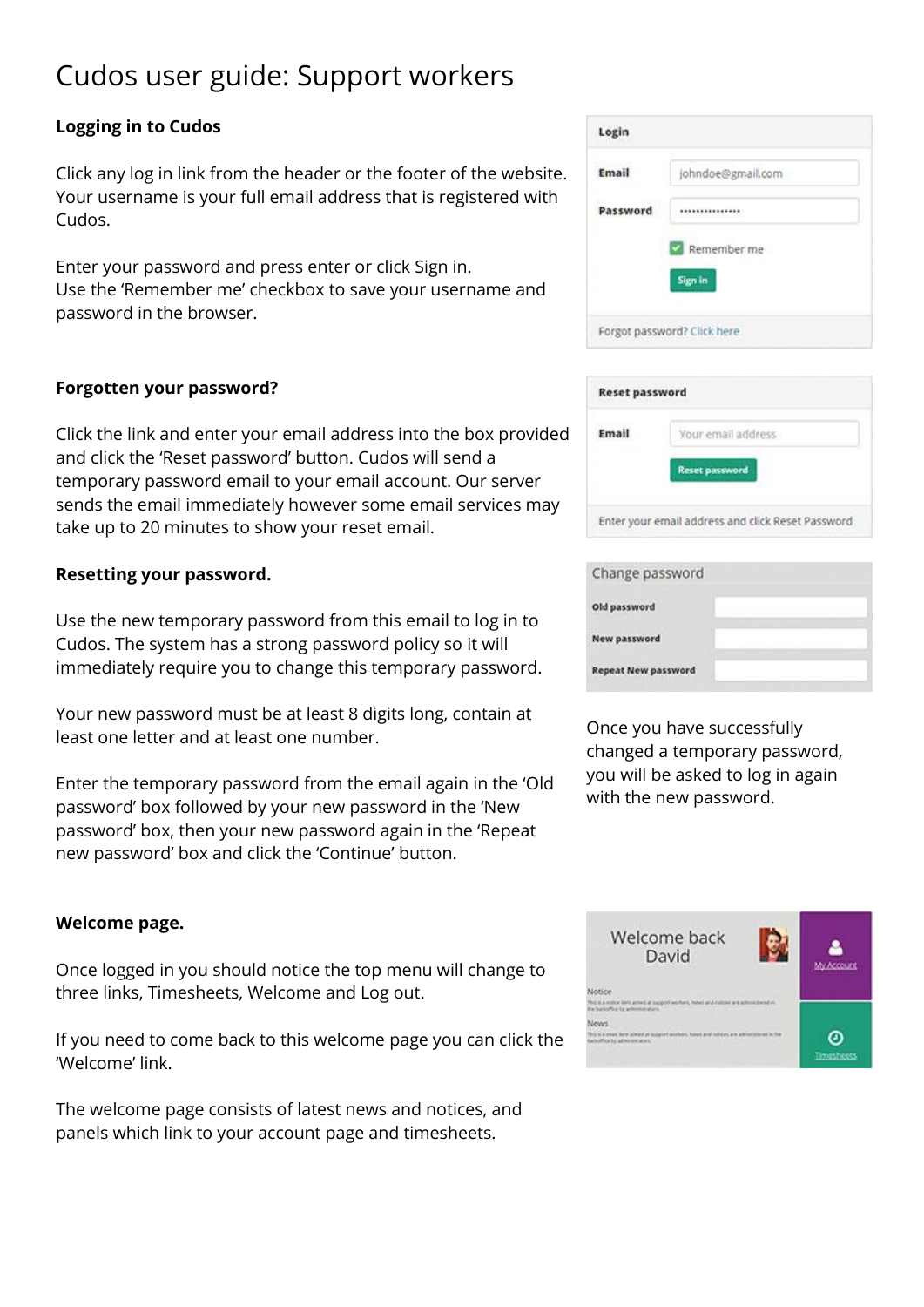#### **My Account**

My account lists the key information that we have on file for you. You can upload or change your photo from this page.

#### **Changing your photo**

Simply click the browse button and choose a an image from your computer, tablet or mobile, then click the save button.

#### **Timesheets**

In this section you can manage your timesheets and sessions. The main timesheet page will list all your current timesheets. From here you can add/delete a timesheet, export your timesheets to Excel or print. You can see what date any timesheet was created, which student it belongs to, which University and course they belong to.

| David Smith > Timesheets                       |            |                    |                          |                                                      | احز<br>r                   |
|------------------------------------------------|------------|--------------------|--------------------------|------------------------------------------------------|----------------------------|
| Add<br>٠                                       |            |                    |                          | <b>A</b> Export                                      | <b>A</b> Print<br>Q        |
| Actions                                        | Created    | Student            | University               | Intake / Course                                      | <b>Status</b>              |
| c<br>Θ                                         | Search     | Search             | Search                   | Search                                               | Search                     |
| <b>B</b> Delete<br><sup>68</sup> Sessions<br>e | 05/09/2016 | Kerry Hollingworth | BPP - Birmingham         | Professional Skills Course (PSC) 2015-2018           | Pending                    |
| 0<br><b>M</b> Sessions<br><b>B</b> Delete      | 05/09/2016 | Gordon Mills       | <b>Bolton University</b> | BA (Hons) Graphic Design                             | Submitted                  |
| ۷<br>10<br>Show<br>entries                     |            |                    |                          | H<br>∢<br>$\vert$ 1<br>Displaying 1 to 10 of 2 items | $\blacktriangleright$<br>× |

There are four timesheet statuses:

- 1. Pending A timesheet which has been created which you can add sessions to.
- 2. Submitted A timesheet which has been completed and sent to the student for approval.
- 3. Approved A timesheet which was completed, submitted and approved by the student.
- 4. Invoiced A timesheet which was completed, submitted, approved and invoiced. You will receive payment for the work you completed on this timesheet on the next pay date.

Each timesheet consists of sessions. Sessions are managed by clicking the 'Sessions' button to the left of timesheet entry.

## **Add a new timesheet**

Simply click the green 'Add' button, select the student from the dropdown list, and then select the course from the second dropdown. You can add multiple timesheets by clicking 'Save' or a single timesheet by clicking 'Save and go back to list'.

| My Account |  |
|------------|--|
| Edit photo |  |
| Browse     |  |
| Save       |  |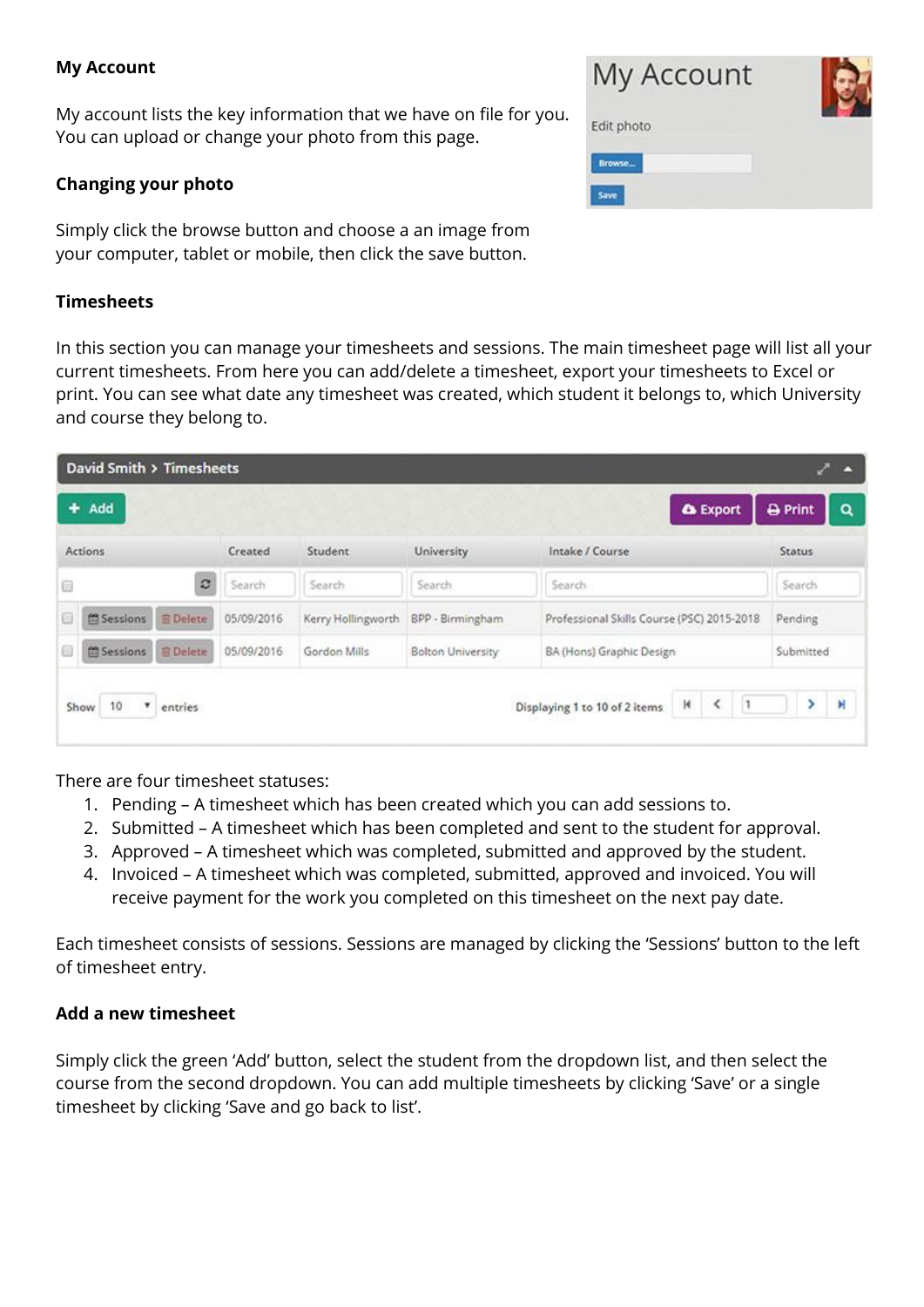## **Sessions**

Each timesheet consists of sessions where support has been provided. You can add as many sessions to a single timesheet as you like. When you have finished adding sessions you can submit the timesheet to the student for approval.

|                                         | David Smith > Timesheet Sessions with Gordon Mills |        |                                        |        |                               |               |                 |           |                         | <b>AT</b><br>B |  |
|-----------------------------------------|----------------------------------------------------|--------|----------------------------------------|--------|-------------------------------|---------------|-----------------|-----------|-------------------------|----------------|--|
| Add<br>٠                                |                                                    |        |                                        |        |                               |               | <b>A</b> Export |           | <b>A</b> Print          | Q              |  |
| Actions                                 | Skill provided                                     | Date   | Start                                  | End    | <b>Minutes</b>                | <b>Status</b> |                 |           | Created                 |                |  |
| Đ                                       | $\circ$<br>Search                                  | Search | Search                                 | Search | Search                        | Search        |                 |           | Search                  |                |  |
| Θ<br><b>E</b> Delete<br>$\sqrt{E}$ Edit | Manual Note-taker                                  |        | 60<br>08/09/2016<br>02:00PM<br>03:00PM |        |                               | Completed     |                 |           | 05/09/2016              |                |  |
| 圓<br><b>官Delete</b><br>$\ell$ Edit      | Manual Note-taker                                  |        | 60<br>02:30PM<br>07/09/2016<br>01:30PM |        | Completed                     |               | 05/09/2016      |           |                         |                |  |
| Show<br>10<br>۰                         | entries                                            |        |                                        |        | Displaying 1 to 10 of 2 items | ĸ             | ∢               | $\vert$ 1 | ×                       | $\mathbb N$    |  |
|                                         |                                                    |        |                                        |        |                               |               |                 |           |                         |                |  |
|                                         | <b>Submit timesheet</b>                            |        |                                        |        |                               |               |                 |           | <b>Delete timesheet</b> |                |  |

## **Adding sessions**

From the timesheet sessions page click 'Add'.

All the fields on this page are mandatory. Chose the skill provided, date provided, start and end times, and select the status.

If the support was completed you must complete a session log.

If the student did not attend you must select enter the date and time you were notified and the reason you were given for the student's absence.

Click save to add multiple sessions or click 'Save and go back to list' to return to the timesheet.

#### **Submitting timesheets**

When you have completed all the sessions you need for a timesheet you can submit the timesheet to the student for their approval.

The student will receive the timesheet via email. They have the ability to approve the timesheet directly from the email, or they can log into their account to review, dispute a session or approve a timesheet.

Students with outstanding timesheets receive automated reminders to review/approve timesheets.